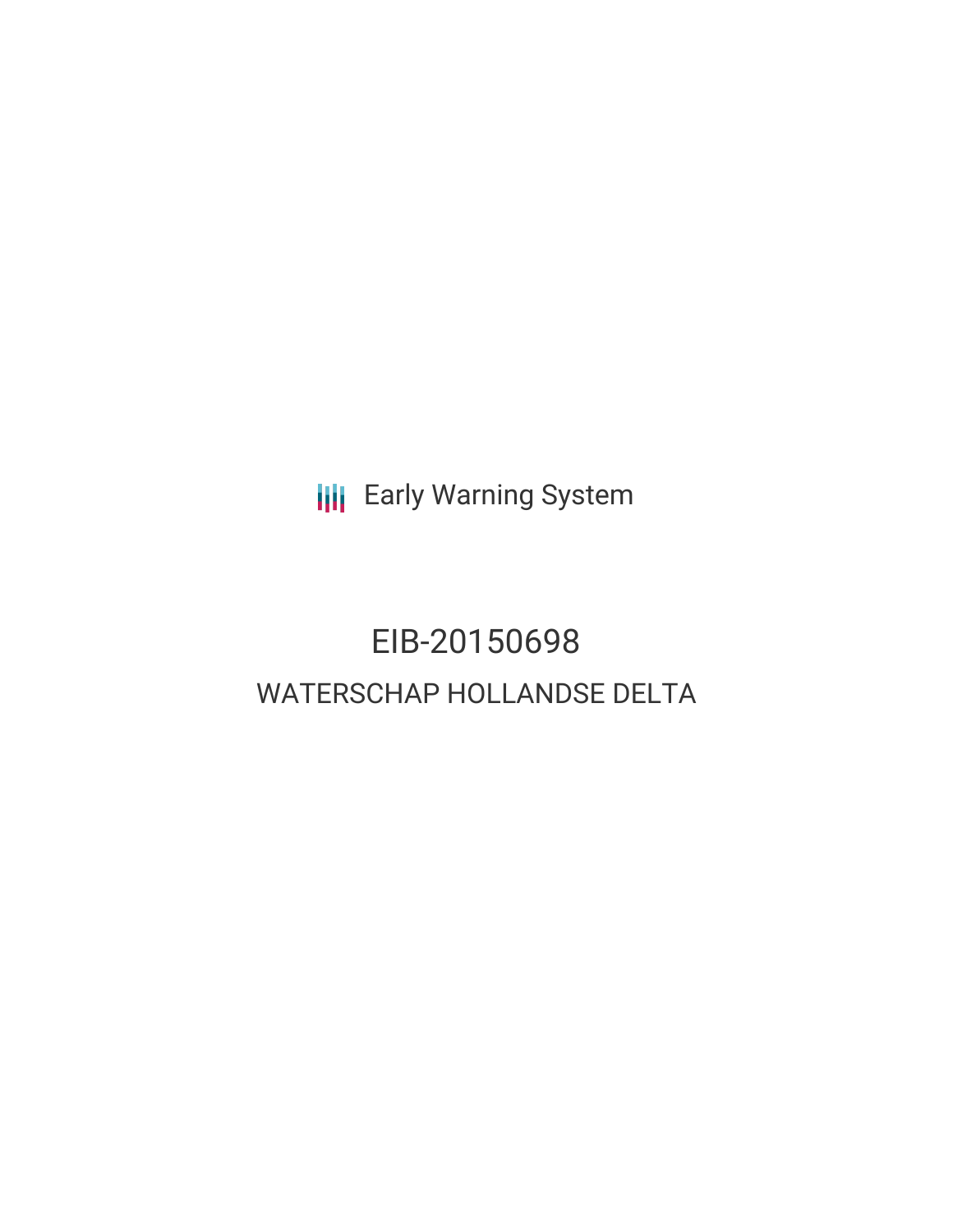| <b>Countries</b>               | <b>Netherlands</b>             |
|--------------------------------|--------------------------------|
| <b>Financial Institutions</b>  | European Investment Bank (EIB) |
| <b>Status</b>                  | Approved                       |
| <b>Bank Risk Rating</b>        | U                              |
| <b>Voting Date</b>             | 2017-03-02                     |
| <b>Borrower</b>                | WATERSCHAP HOLLANDSE DELTA     |
| <b>Sectors</b>                 | Water and Sanitation           |
| <b>Investment Type(s)</b>      | Loan                           |
| <b>Investment Amount (USD)</b> | \$126.08 million               |
| <b>Loan Amount (USD)</b>       | \$126.08 million               |
| <b>Project Cost (USD)</b>      | \$283.69 million               |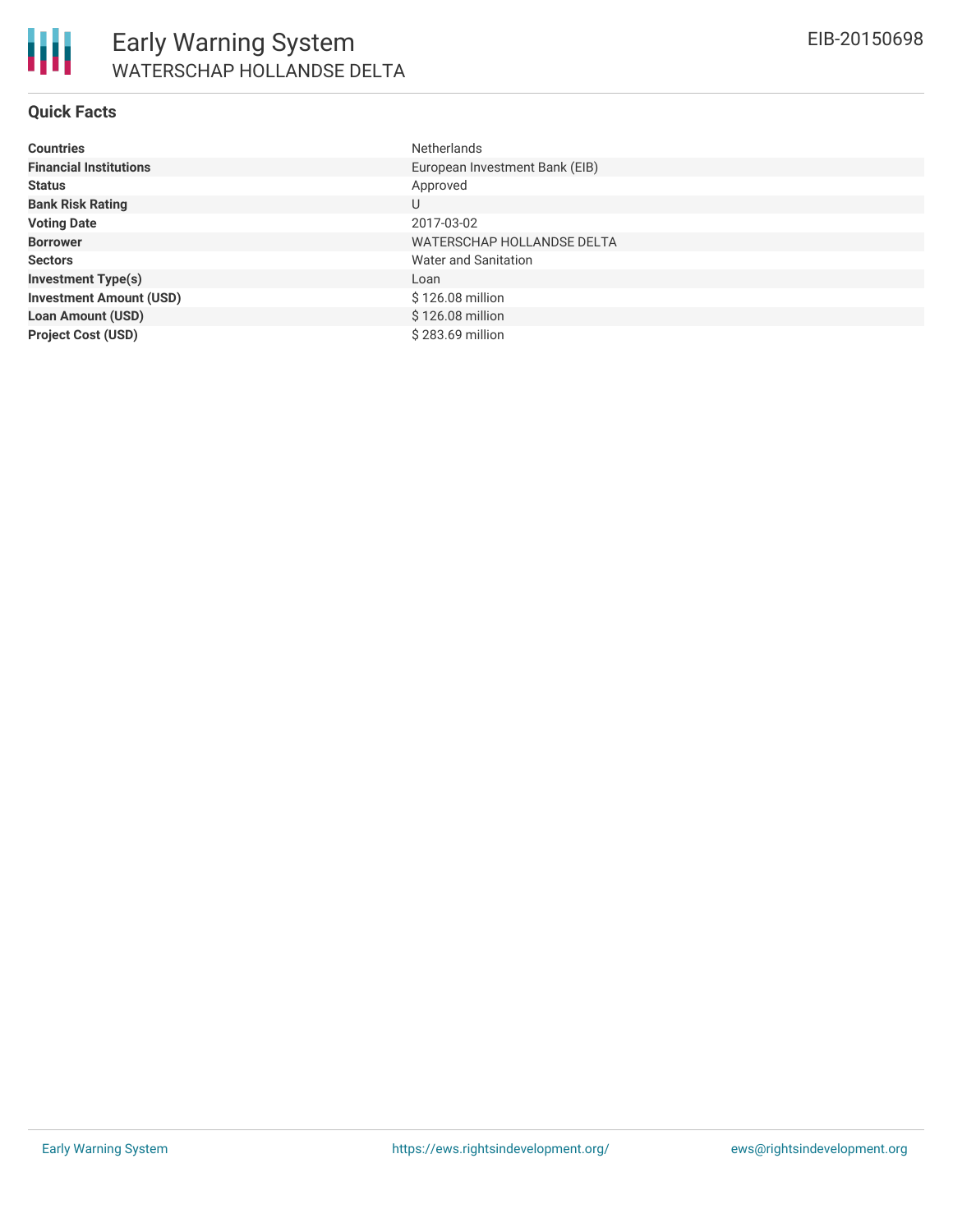

# **Project Description**

According to EIB website, the project is associated with the 2016-2021 investment programme of Waterschap Hollandse Delta. This investment programme will focus on flood protection, wastewater treatment and other water management infrastructure.

The programme loan will finance the 2016-2021 investment programme of Waterschap Hollandse Delta, one of the 23 water authorities in the Netherlands in charge mainly of flood protection, regional water management and wastewater treatment. It will include primary dyke reinforcements and related flood protection structures along the selected sections of the 364 km of primary dykes under its responsibility between the river Haringvliet and the river Meuse, an area that lies in the south-west of the Province of Zuid-Holland. The programme will also entail wastewater treatment rehabilitation and maintenance works and construction works required for securing fresh water supply on Voorne and Goeree-Overflakkee islands as part of the alternative management of Haringvliet sluices.

On the environmental and social standpoint, for any part of the project that may have an impact on a nature conservation site, the promoter will be required to inform the Bank on the mitigating measures required to comply with the Habitats Directive 92/43/EEC.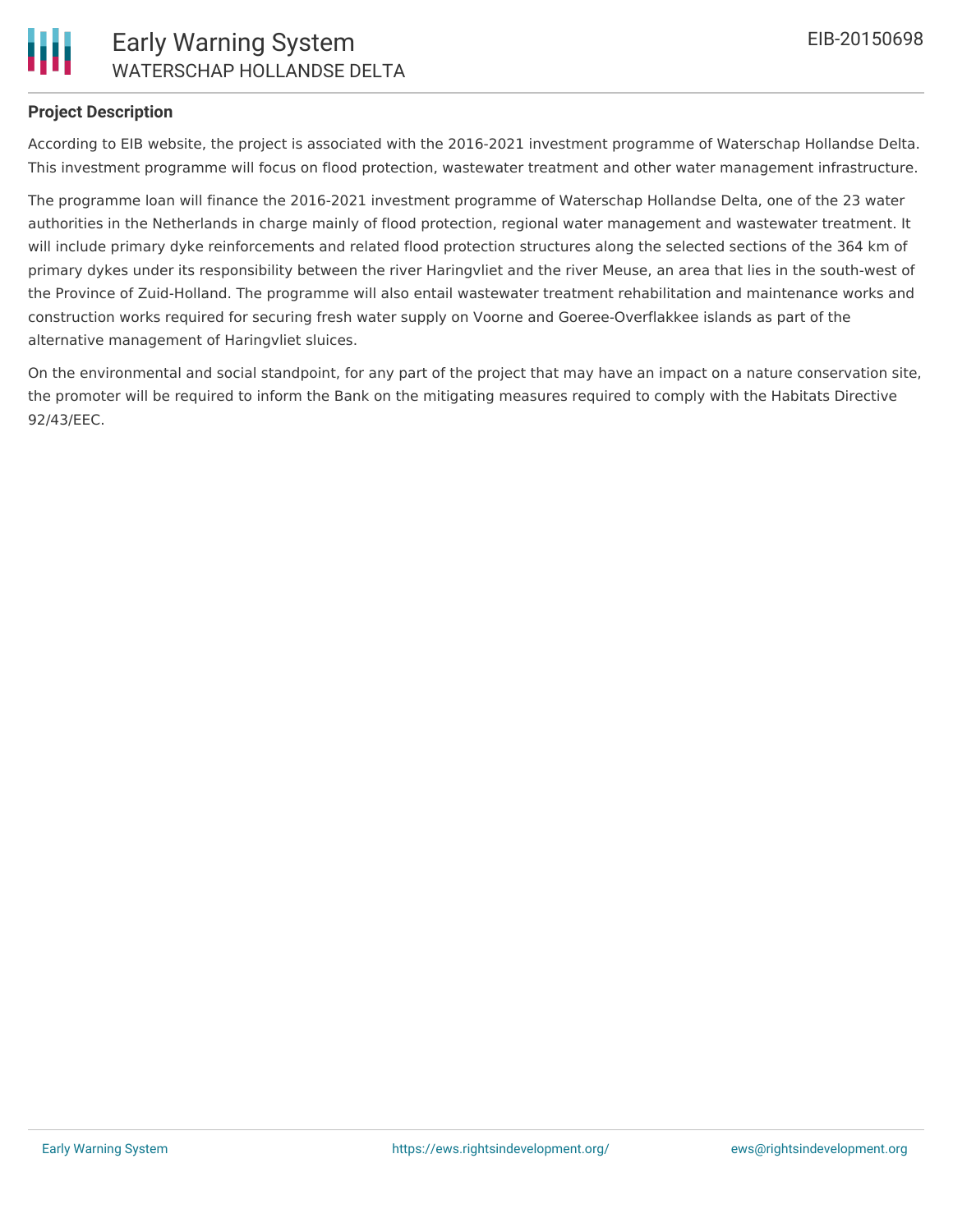

#### **Investment Description**

European Investment Bank (EIB)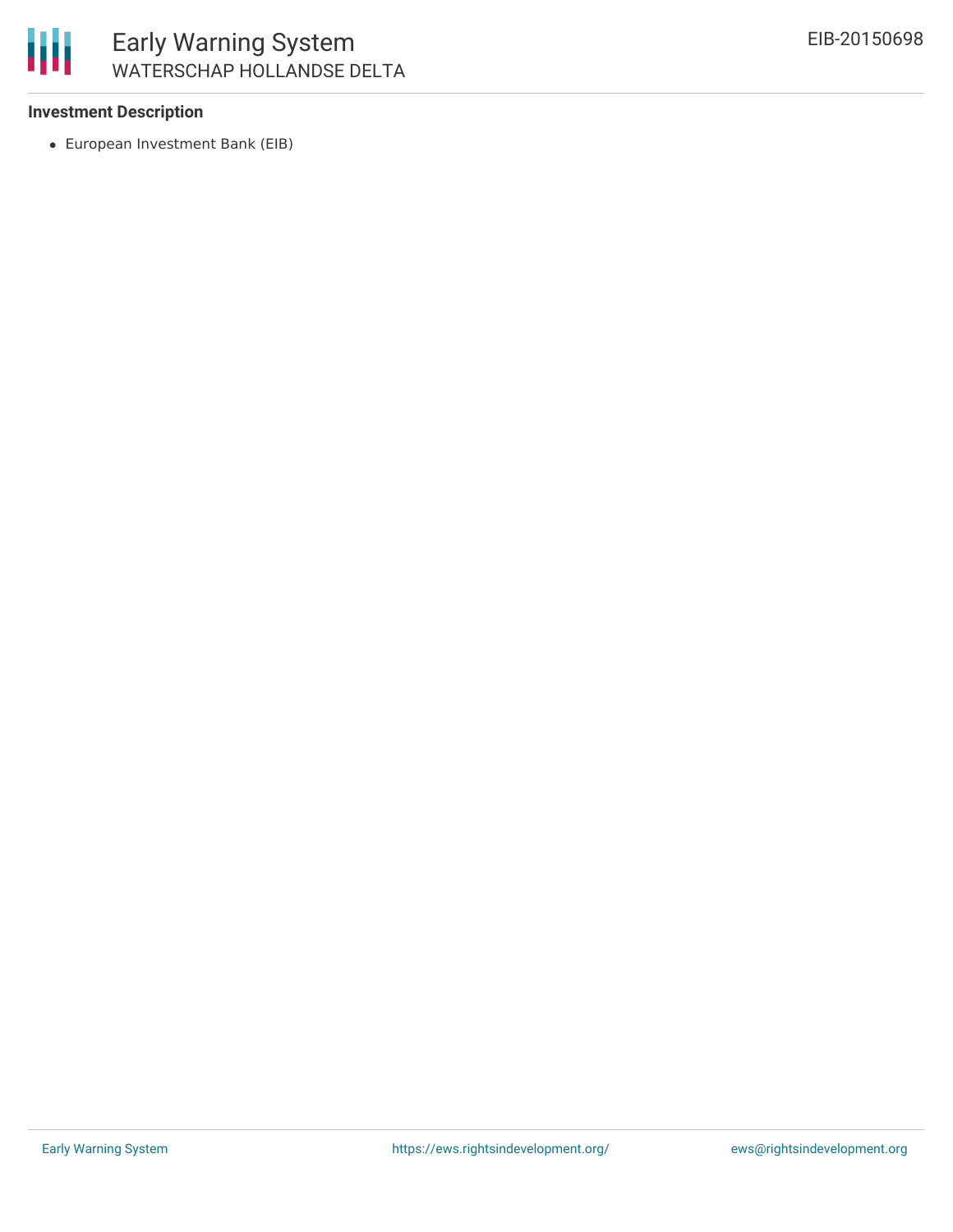## **Contact Information**

No contact information provided at the time of disclosure.

### ACCOUNTABILITY MECHANISM OF EIB

The EIB Complaints Mechanism is designed to facilitate and handle complaints against the EIB by individuals, organizations or corporations affected by EIB activities. When exercising the right to lodge a complaint against the EIB, any member of the public has access to a two-tier procedure, one internal - the Complaints Mechanism Office - and one external - the European Ombudsman. A complaint can be lodged via a written communication addressed to the Secretary General of the EIB, via email to the dedicated email address complaints@eib.org, by completing the online complaint form available at the following address: http://www.eib.org/complaints/form, via fax or delivered directly to the EIB Complaints Mechanism Division, any EIB local representation office or any EIB staff. For further details, check:

http://www.eib.org/attachments/strategies/complaints\_mechanism\_policy\_en.pdf

When dissatisfied with a complaint to the EIB Complaints Mechanism, citizens can then turn towards the European Ombudsman. A memorandum of Understanding has been signed between the EIB and the European Ombudsman establishes that citizens (even outside of the EU if the Ombudsman finds their complaint justified) can turn towards the Ombudsman on issues related to 'maladministration' by the EIB. Note that before going to the Ombudsman, an attempt must be made to resolve the case by contacting the EIB. In addition, the complaint must be made within two years of the date when the facts on which your complaint is based became known to you. You can write to the Ombudsman in any of the languages of the European Union. Additional details, including filing requirements and complaint forms, are available at: http://www.ombudsman.europa.eu/atyourservice/interactiveguide.faces